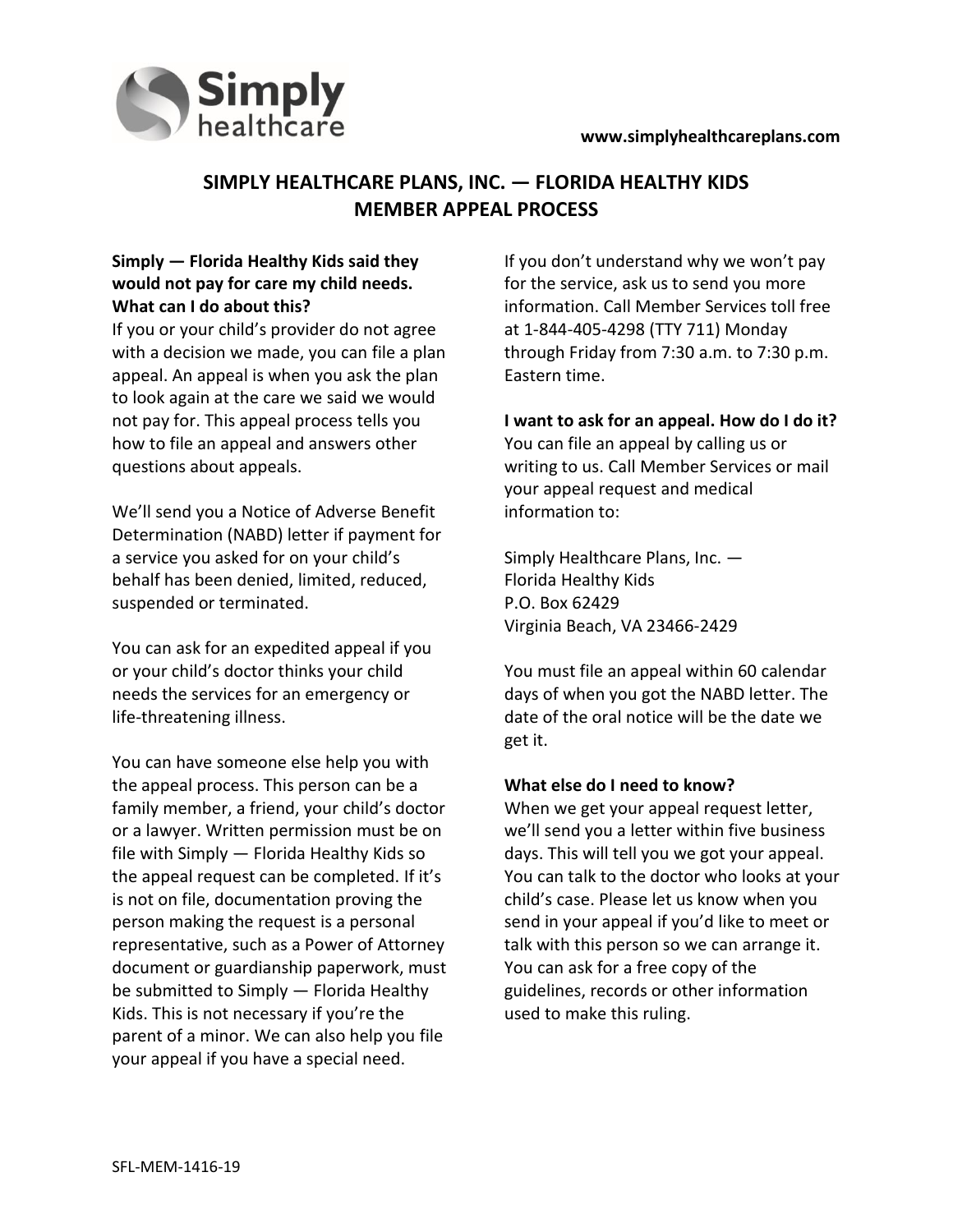We will tell you the decision within 30 calendar days of getting your appeal. We can add up to 14 calendar days to an appeal review. This is called an extension. This may happen if:

- You ask for an extension.
- $\bullet$  Simply Florida Healthy Kids needs more information and the delay is in your child's interest.

If the appeal review time is extended other than because you asked for it, we will call you on the same day of our decision to extend it and send you a letter within two days of our decision.

If we reduce coverage for a service your child is getting and you want your child to keep getting the service during your appeal, you can call us to ask for it. You must call us within 10 calendar days after the NABD letter is mailed to you or within 10 calendar days after the intended effective date of the action, whichever is later.

If you have more information to give us, you can mail it to the address listed on the first page.

#### **What can I do if I think I need an urgent or expedited appeal?**

You can ask for an urgent or expedited appeal if you think the time frame for a standard appeal process could seriously harm your child's life, health or ability to attain, maintain or regain maximum function. An expedited appeal will be handled within 72 hours.

Call Member Services toll free at 1-844-405-4298 (TTY 711) Monday through Friday from 7:30 a.m. to 7:30 p.m. Eastern time to ask for an expedited appeal.

We must tell you within 72 hours after we get the verbal or written appeal request. If your request is denied, we will tell you within 72 hours and your appeal will be considered under the nonurgent process.

### **How do I ask for an external appeals review?**

After getting a final decision from Simply — Florida Healthy Kids, you can ask for an external appeals review. This is a review of a plan's decision to deny coverage for or payment of services by an third-party Independent Review Organization (IRO) not related to the plan. Write us at:

Simply Healthcare Plans, Inc. — Florida Healthy Kids 4200 W. Cypress St., Ste. 900 Tampa, FL 33607

Or email us at: [flmedicaidgrievances@simplyhealthcareplans.com](mailto:flmedicaidgrievances@simplyhealthcareplans.com) 

Before filing, you must complete the Simply — Florida Healthy Kids appeal process.

You must mail the external appeal review request within 120 days from the date of the final decision letter from Simply — Florida Healthy Kids.

The IRO will complete its review and make a decision.

**If you have any questions or need help, please call Member Services toll free at 1-844-405-4298 (TTY 711) Monday through Friday from 7:30 a.m. to 7:30 p.m. Eastern time.** 

Enclosures: Nondiscrimination statement Get help in another language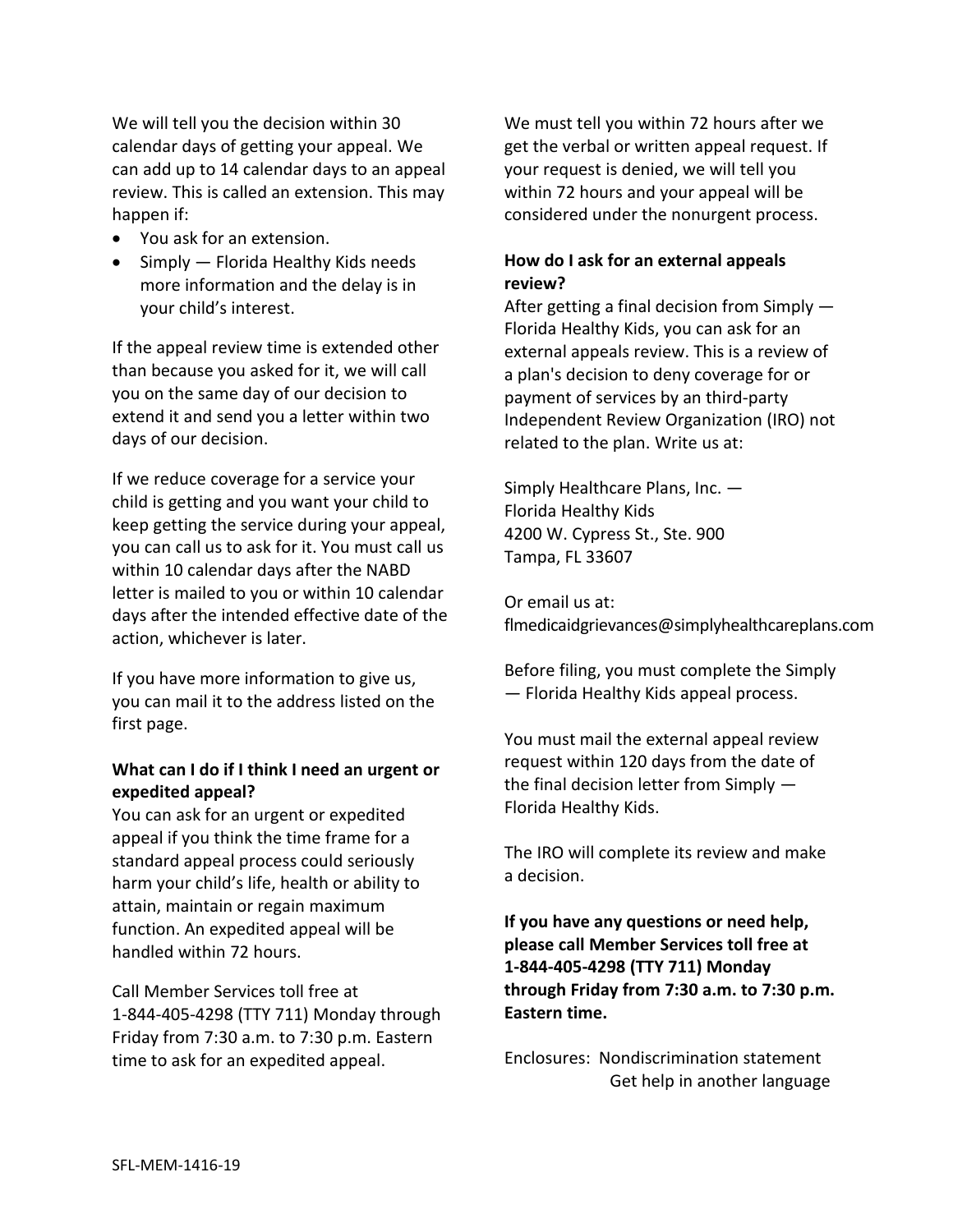

## **SIMPLY HEALTHCARE PLANS, INC. — FLORIDA HEALTHY KIDS PROCESO DE APELACIÓN PARA AFILIADOS**

**Simply — Florida Healthy Kids dijo que no pagarían por el cuidado que mi hijo necesita. ¿Qué puedo hacer sobre esto?** Si usted o el proveedor de su hijo no están de acuerdo con una decisión tomamos, puede presentar una apelación ante el plan. Una apelación se da cuando usted solicita el plan que considere nuevamente el cuidado que manifestamos que no pagaríamos. Este proceso de apelación le dice cómo presentar una apelación y responde otras preguntas acerca de las apelaciones.

Le enviaremos una carta de Aviso de determinación adversa sobre beneficios (NABD) si el pago por un servicio que usted pidió a nombre de su hijo ha sido rechazado, limitado, reducido, suspendido o finalizado.

Puede pedir una apelación acelerada si usted o el proveedor de su hijo piensan que su hijo necesita los servicios por una emergencia o enfermedad que amenaza su vida.

Puede tener alguna persona que le ayude con el proceso de apelación. Esta persona puede ser un familiar, un amigo, el doctor de su hijo o un abogado. En los archivos de Simply — Florida Healthy Kids debe constar un permiso por escrito para que la solicitud de apelación pueda ser completada. Si no consta en los archivos, se debe enviar a Simply — Florida Healthy Kids la documentación que pruebe que la persona que hace la solicitud es un representante personal, tal como un documento de Poder notarial o documento de custodia. Esto no es necesario si usted es el padre de un menor de edad. También podemos ayudarlo a presentar su apelación si tiene una necesidad especial.

Si no entiende por qué no pagaremos por el servicio, pídanos que le enviemos más información. Llame a la línea gratuita de Servicios para Afiliados al 1-844-405-4298 (TTY 711) de lunes a viernes de 7:30 a.m. a 7:30 p.m. hora del Este.

**Quiero pedir una apelación. ¿Cómo lo hago?**  Puede presentar una apelación llamándonos o escribiéndonos. Llame a Servicios para Afiliados o envíe por correo su solicitud de apelación e información médica a:

Simply Healthcare Plans, Inc. — Florida Healthy Kids P.O. Box 62429 Virginia Beach, VA 23466-2429

Debe presentar una apelación en un plazo de 60 días calendario después de recibir la carta de NABD. La fecha de la notificación oral será la fecha en que la recibimos.

#### **¿Qué más debo saber?**

Cuando recibamos su carta de solicitud de apelación, le enviaremos una carta en un plazo de cinco días laborales. Esta carta le informará que recibimos su apelación. Puede hablar con el médico que examina el caso de su hijo. Cuando envíe su apelación, infórmenos si desea reunirse o hablar con esta persona para que podamos coordinarlo. Puede pedir una copia gratuita de los lineamientos, registros u otra información usada para tomar esta decisión.

Le informaremos la decisión en un plazo de 30 días calendario después de recibir su apelación. Podemos añadir hasta 14 días calendario para una revisión de la apelación.